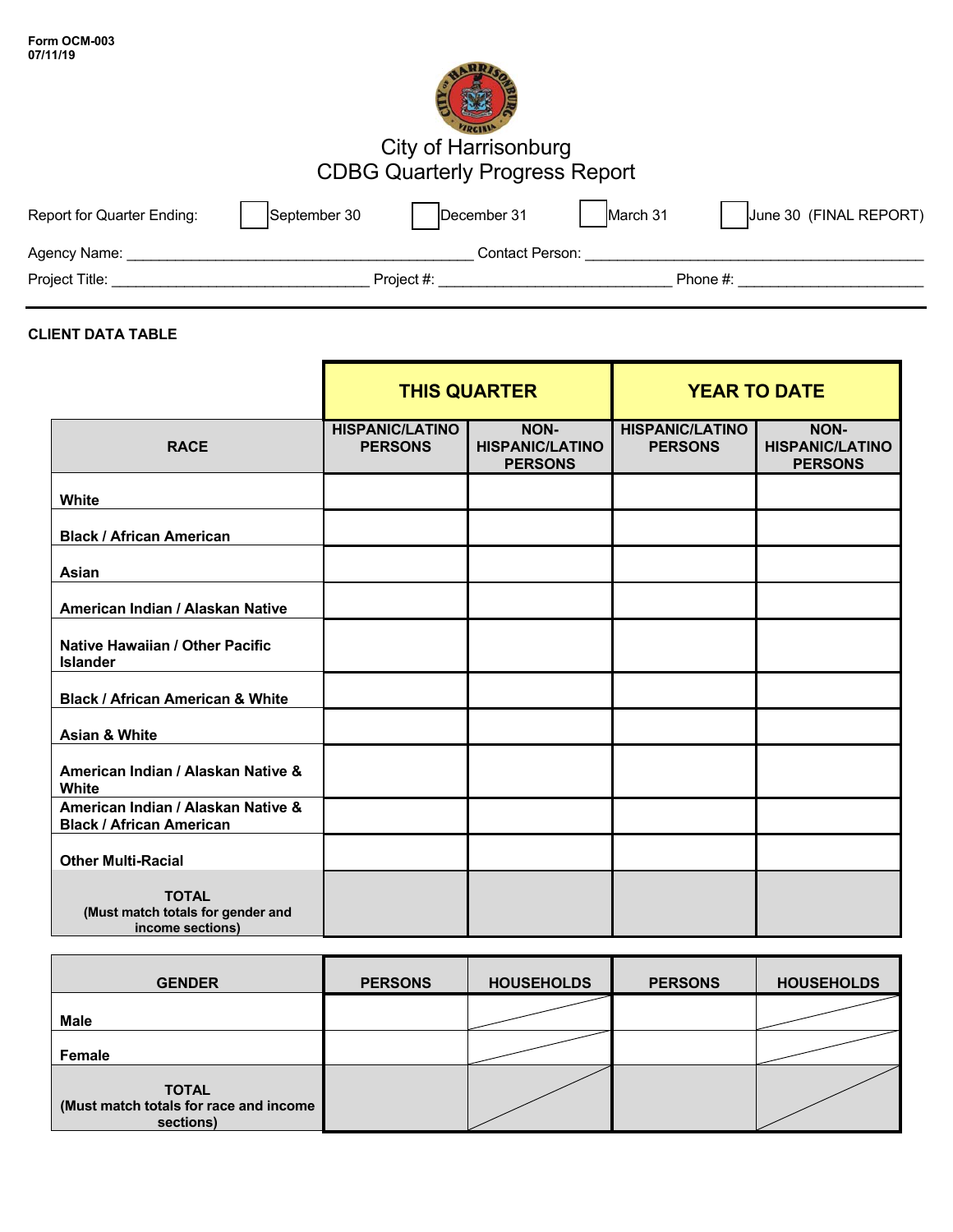|                                                                     | <b>THIS QUARTER</b> |                   | <b>YEAR TO DATE</b> |                   |
|---------------------------------------------------------------------|---------------------|-------------------|---------------------|-------------------|
| <b>HOUSEHOLD INCOME</b>                                             | <b>PERSONS</b>      | <b>HOUSEHOLDS</b> | <b>PERSONS</b>      | <b>HOUSEHOLDS</b> |
| Extremely Low Income (0-30% AMI)                                    |                     |                   |                     |                   |
| Very Low Income (31-50% AMI)                                        |                     |                   |                     |                   |
| Low and Moderate Income (51-80%<br>AMI)                             |                     |                   |                     |                   |
| Non-LMI                                                             |                     |                   |                     |                   |
| <b>TOTAL</b><br>(Must match totals for race and gender<br>sections) |                     |                   |                     |                   |

| <b>OTHER REQUIRED DATA</b>              | <b>PERSONS</b> | <b>HOUSEHOLDS</b> | <b>PERSONS</b> | <b>HOUSEHOLDS</b> |
|-----------------------------------------|----------------|-------------------|----------------|-------------------|
| <b>Homeless</b>                         |                |                   |                |                   |
| <b>Female-Headed Households</b>         |                |                   |                |                   |
| <b>Elderly</b>                          |                |                   |                |                   |
| <b>Migrant Farm Workers</b>             |                |                   |                |                   |
| <b>Mentally Disabled Adults</b>         |                |                   |                |                   |
| <b>Physically Disabled Adults</b>       |                |                   |                |                   |
| <b>Abused Children</b>                  |                |                   |                |                   |
| <b>Battered Spouses</b>                 |                |                   |                |                   |
| <b>Illiterate Adults</b>                |                |                   |                |                   |
| <b>Persons Living with AIDS</b>         |                |                   |                |                   |
| <b>Requires Interpretation Services</b> |                |                   |                |                   |
| <b>TOTAL</b>                            |                |                   |                |                   |

**\*\*\*SUBRECIPIENT MUST ATTACH NARRATIVE AS OUTLINED ON PAGE FOUR\*\*\*** 

**I certify that the information contained in this report (both in the client data table and in the narrative) is accurate, and the project is operating in accordance with the terms and conditions set forth in the AGREEMENT by and between the City of Harrisonburg and the above-named agency which I represent.** 

| Name of Agency Director:      | Phone: |  |
|-------------------------------|--------|--|
| Signature of Agency Director: | Date:  |  |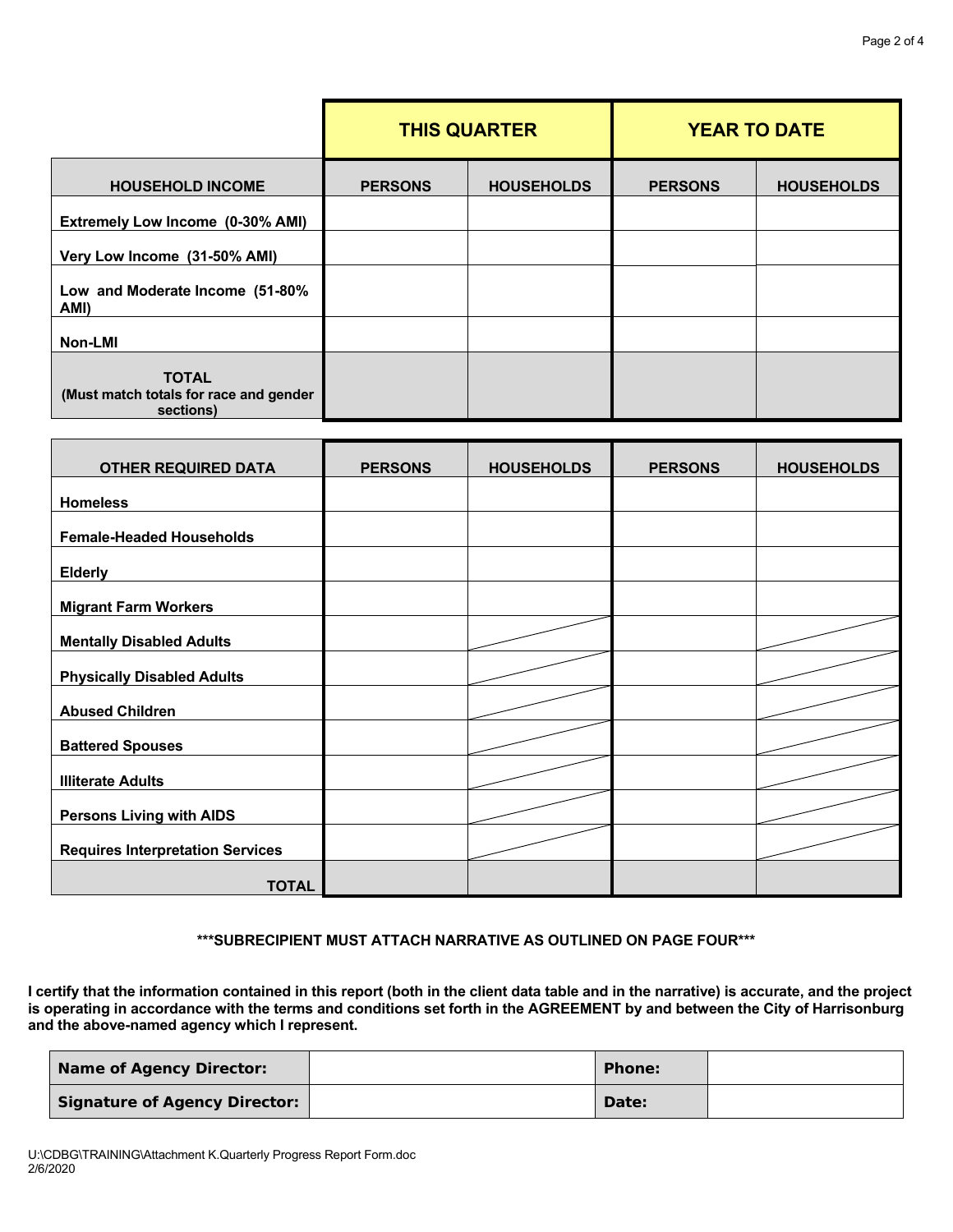## **INSTRUCTIONS FOR CLIENT DATA TABLE**

**\*NOTE – For housing activity or other activity that benefits whole families, please report # of households in addition to # of persons, where applicable.** 

### **New Data Collection Requirements:**

**The Office of Management and Budget (OMB) significantly revised standards for Federal agencies, including HUD, that collect, maintain, or report Federal data on race and ethnicity for statistical purposes, program administrative reporting, or civil rights compliance reporting. Under the revised policy, HUD must offer respondents the option of selecting** *one or more* **of five racial categories. HUD must treat ethnicity as a category separate from race, and change terminology for certain racial groups and ethnic groups.** 

**Due to what was learned from conducting the 2000 Census, OMB recommends that when collecting this data, grantees must ask respondents to identify their** *ethnicity* **prior to asking them to identify their race.** 

**Definitions:** 

## **Ethnicity Choices (select only one): The ethnicity question should** *precede* **the race question.**

**Hispanic or Latino:** A person of Cuban, Mexican, Puerto Rican, South or Central American, or other Spanish culture or origin, regardless of race. The term, *Spanish origin*, can be used in addition to *Hispanic* or *Latino*.

#### **OR**

**Not Hispanic or Latino:** A person *not* of Cuban, Mexican, Puerto Rican, South or Central American, or other Spanish culture or origin, regardless of race.

## **Race Choices**

The five racial categories according to OMB are defined as follows:

#### **1. American Indian or Alaska Native**

A person having origins in any of the original peoples of North and South America (including Central America), and who maintains tribal affiliation or community attachment.

## **2. Asian**

 A person having origins in any of the original peoples of Far East, Southeast Asia, or Indian subcontinent including, for example, Cambodia, China, India, Japan, Korea, Malaysia, Pakistan, the Philippine Islands, Thailand, and Vietnam.

#### **3. Black or African American**

A person having origins in any of the black racial groups of Africa. Terms such as "Haitian" or "Negro" can be used in addition to "Black" or "African American."

#### **4. Native Hawaiian or Other Pacific Islander**

A person having origins in any of the original peoples of Hawaii, Guam, Samoa, or other Pacific Islands.

### **5. White**

A person having origins in any of the original peoples of Europe, the Middle East, or North Africa.